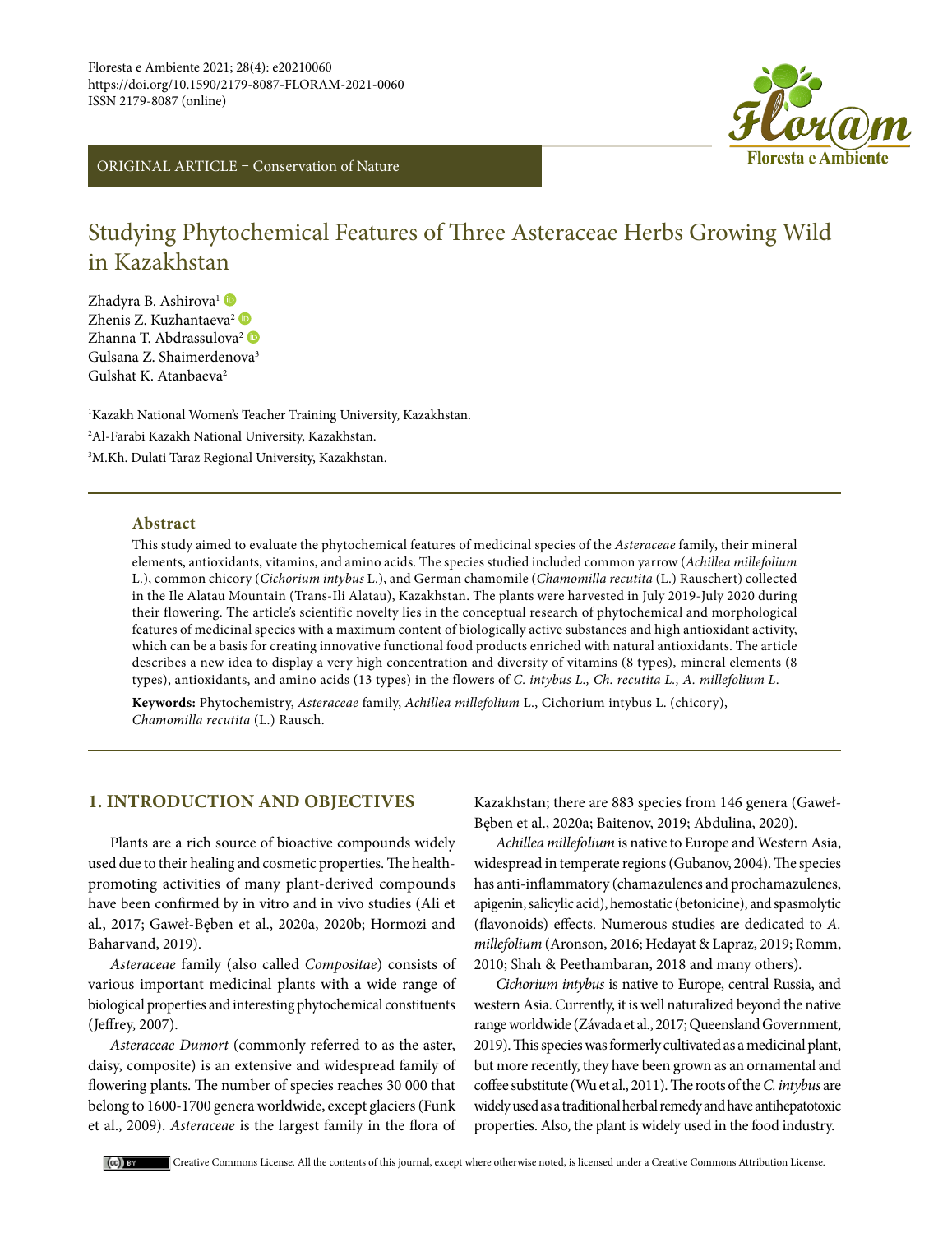*Chamomilla recutita* is native to southern and eastern Europe and western Asia. It is widely cultivated in Europe and has been introduced in some Asian countries, Argentina and Egypt, to produce its essential oil. Nowadays, the plant can be found on all continents. The flowers have anti-inflammatory and spasmolytic properties (Evans, 2009), which explains their use in herbal remedies since ancient Egypt, Greece, and Rome. In addition, the essential oil in the flower heads contains azulene and is used in perfumery: cosmetic creams, hair preparations, skin lotions, toothpaste, baby massage oil, and soap.

The bioactive ingredients of *A. millefolium* and *A. biebersteinii* Afan. from Kazakhstan (Pavlodar region) were studied for cosmetic use. The hydroglycolic extracts from *A. biebersteinii* showed a more diverse phytochemical composition. The extracts from the *A. millefolium* also have valuable properties in cosmetic use and have been demonstrated in a broad range of scientific studies (Gaweł-Bęben et al., 2020).

Recent studies on *Cichorium intybus* have found some of the important constituents, such as caffeic acid derivatives, phenylacetic acid esters, fructooligosaccharides, flavonoids, coumarins, polyphenol, cichoriosides, sonchuside A, ixerisosides, magnolialide, eudesmanolides, bitter sesquiterpene lactones, insulin, and vitamins (El-Lakany et al., 2004; Hussain et al., 2011; Kumari et al., 2012). Satmbekova et al. (2018) reported the isolation and characterization of one new 28β-hydroxytaraxasterol besides six known compounds from the aerial parts of C. intybus.

The interest in studying the species of the *Asteraceae* family worldwide, including in Kazakhstan, is quite understandable. *Compositae* species play a role in the country's vegetation cover; they are important forage plants in spring and autumnwinter pastures. The most common representatives of the *Asteraceae* family in Kazakhstan include *Achillea millefolium*  L., *Cichorium intybus* L., *Chamomilla recutita* (L.) Rausch.

*Asteraceae* species are highly variable inhabiting territories with different types of landscapes, different ecological conditions (high mountains, forests, mountain steppes, steppes, and deserts). The most characteristic feature of many species from different genera of this family is intraspecific polymorphism: instability, variability of morphological characters, which up to the present time determine different understanding of the volume of many species. In this regard, the determination of the family species is a very difficult matter; in many cases, it can only be carried out by specialists. The morphology and biochemistry of *Compositae* in Kazakhstan have not been studied in detail before.

This article deals with *Asteraceae* species that are most common on the earth, namely on the slopes of the Ile Alatau in Kazakhstan: *Achillea millefolium* L., *Cichorium intybus* L.,

*Chamomilla recutita* (L.) Rausch and *Achillea millefolium* L., whose properties were studied by phytochemical analysis. The material was collected in the Ile Alatau Mountain, Kazakhstan. Plant species were harvested in July 2019-July 2020 during the plant flowering (Figure 1).

These plants are widely used due to their benefits in medicine, perfumery, and cooking. Determining the phytochemical composition of plants is complex and timeconsuming. However, scientific and technological progress and development of physicochemical analysis of natural compounds allow for in-depth study of nature, most in the chemistry of natural compounds. The methods are effective because most of the samples analyzed are additives.

This study covers mineral elements (K, Mg, Fe, Cu, Na, Ca, F, Zn), fat-soluble vitamins (α-tocopherol, β-tocopherol, γ-tocopherol, and δ-tocopherol), water-soluble vitamins (B1, B2, B6, C, B3, B5, B9), 13 types of amino acids (arginine, lysine, tyrosine, phenylalanine, histidine, leucine + isoleucine, methionine, valine, proline, threonine, serine, alanine, glycine) and antioxidants. Vitamin C is an effective substance for improving the immune system. The presence of B vitamins also contributes to the human body becoming less susceptible to viruses.

The choice of the object for the study and the goal-setting was determined by the therapeutic and phytochemical properties of the plants:

*Achillea millefolium L., Cichorium intybus L., Chamomilla recutita (L.) Rausch* are the most common types of medicinal plants on the slopes of the Ile Alatau in Kazakhstan.

*Achillea millefolium L*. contains essential oils of achilleine, camphor, acetic acid, valerian, aconite, ascorbic acid, vitamins C and K, and phytoncides. It has hemostatic and vasodilating properties. It is used against bleeding from the lungs, hemorrhoids, peptic ulcer disease. It grows in the forest, forest-steppe, steppe, meadowlands, deserts, fields, and roadsides. In Kazakhstan, it grows in Dzhungarsky, Ili Alatau, Kungey Alatau, Chu-Ili mountains, Western Tien Shan, Altai, Tarbagatai, and other regions.

*Cichorium intybus L*. Common chicory (*Cichórium intybus*  L.) has not been studied properly, available in sufficient quantities in Kazakhstan. It is possible to isolate inulin (20-40%) from chicory roots; this polysaccharide increases the sensitivity of pancreatic cells to glucose and stimulates insulin production. Chicory was established to contain intybin glucoside, aromatic substances, 15.8% ascorbic acid, 10-20% mucous substances, levulose, choline, pentosans; flowers have chicorin glucoside; foliage contains inulin, ascorbic, and chicoric acids, seeds contain inulin and protocatechuic aldehyde. In addition, the mucous substances (lactucin and lactobacterin) are isolated from chicory laticifers (Wu et al., 2011).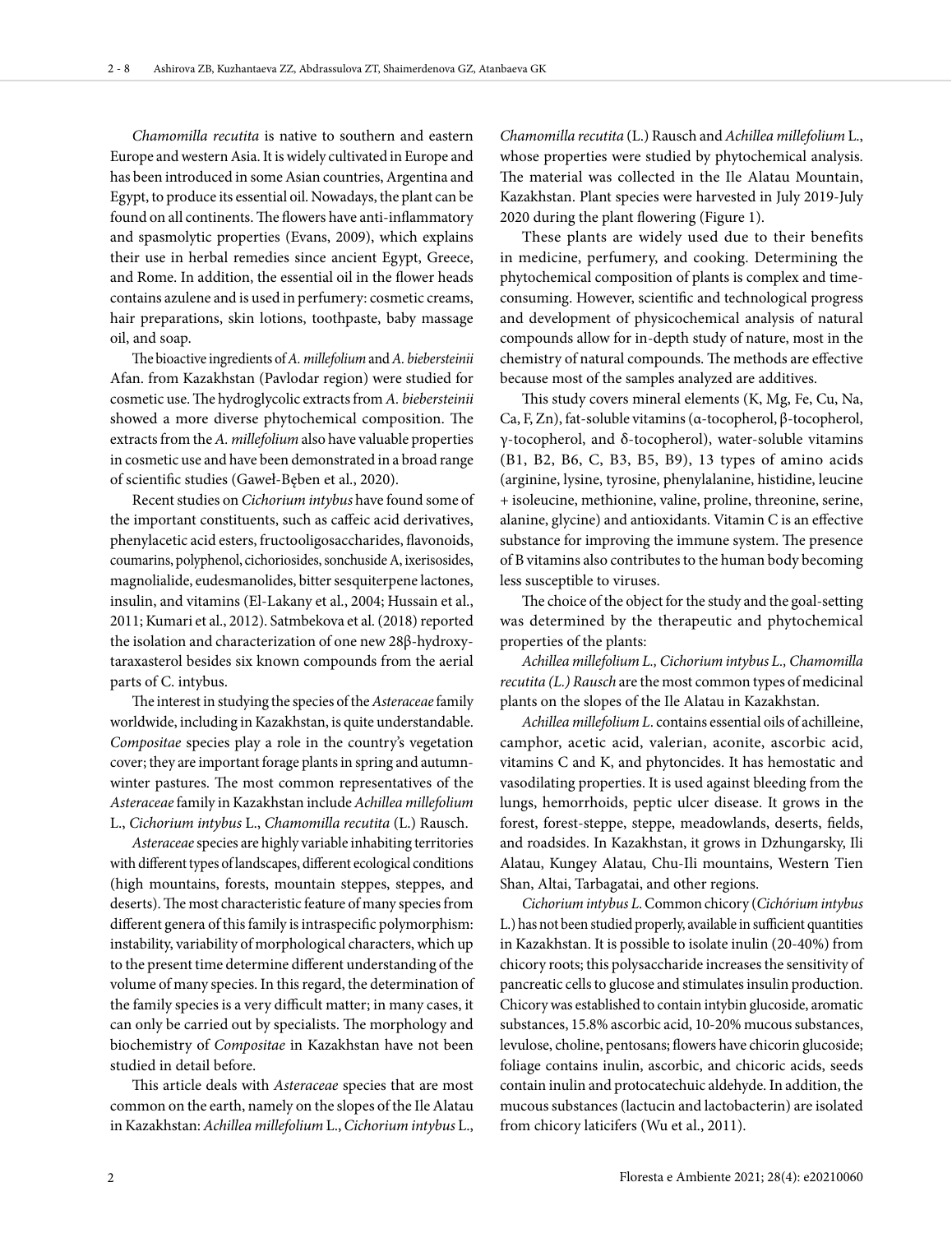Stems, leaves, flowers, seeds, and roots of the plant are vegetal medicinal raw stuff. Chicory has bactericidal and astringent properties. It is an excellent antimicrobial and antiviral agent. A warm chicory brew kills germs that cause inflammation. Herbal preparations of chicory improve the metabolic processes, functioning of the thyroid gland and remove excess substances from the body. They exert an antiinflammatory effect on the gastrointestinal tract, increase the body's ability to feel the effects of a particular substance. They have an analgesic effect and treat the accumulation of fatty compounds in the walls of blood vessels, disorders of mineral metabolism, kidney and gallbladder diseases, and gout (inflammatory damage to the joints due to impaired metabolism of uric acid in the body). In combination with raw materials of other plants, chicory can be applied for gastrotherapy and treating enteropathy, splenopathy, and pancreopathy. It is used to strengthen appetite and treat paroxysmal nervous disease (hysteria), general weakness, fatigue, hepatic disorders, cholecystitis, biliary and vesical dysfunctions (dyskinesia), gastritis, colitis, and early-stage diabetes mellitus. Chicory is well-known among people as a herbal remedy for the liver (Lavrenova & Lavrenov 2008).

The entire plant has numerous applications in the food industry, as well. Its dried roots have long been used as a coffee substitute or adulterant in coffee powder. The young leaves can be added to salads and vegetable dishes, while

chicory extracts are used to produce invigorating beverages. Chicory has long been recognized as a melliferous plant, it is in bloom for extended periods from June to October, and its flowers are rich in pollen and nectar. That is why bees value chicory, producing yellowish-green honey from it.

Wild chicory is used for winter forage for ruminant livestock exceptionally because of its nutritive value.

*Chamomilla recutita* (L.) Rauschert is famous mainly for its anti-inflammatory, hemostatic, antiseptic, spasmolytic and mildly sudorific, carminative, choleretic, sedative, and healing effect. Chamomile contains many therapeutically interesting and active compound classes: sesquiterpenes, flavonoids, coumarins, and polyacetylenes are considered the most important constituents. Flower heads are used internally mainly as a tisane for disturbance of the stomach associated with pain, sluggish digestion, diarrhea, and nausea; more rarely and very effectively for inflammation of the urinary tract and painful menstruation. Externally, the drug in powder form may be applied to wounds slow to heal, for skin eruptions and infections, such as shingles and boils, hemorrhoids, and inflammation of the mouth, throat, and eyes (Singh et al., 2011). In Kazakhstan, this plant grows in the Ile Alatau, Dzhungarsky, and Kungeysky Alatau Mountains.

Samples. *A. millefolium*, *C. intybus*, *C. recutita* flowers were collected in the Ile Alatau Mountains to conduct phytochemical analyses of the species.



**Figure 1.** *Achillea millefolium* L., *Cichorium intybus* L., *Chamomilla recutita* (L.) Rausch. Source: Photos were taken by the authors of the article in 2019-2020 in Kazakhstan during the flowering period of plants.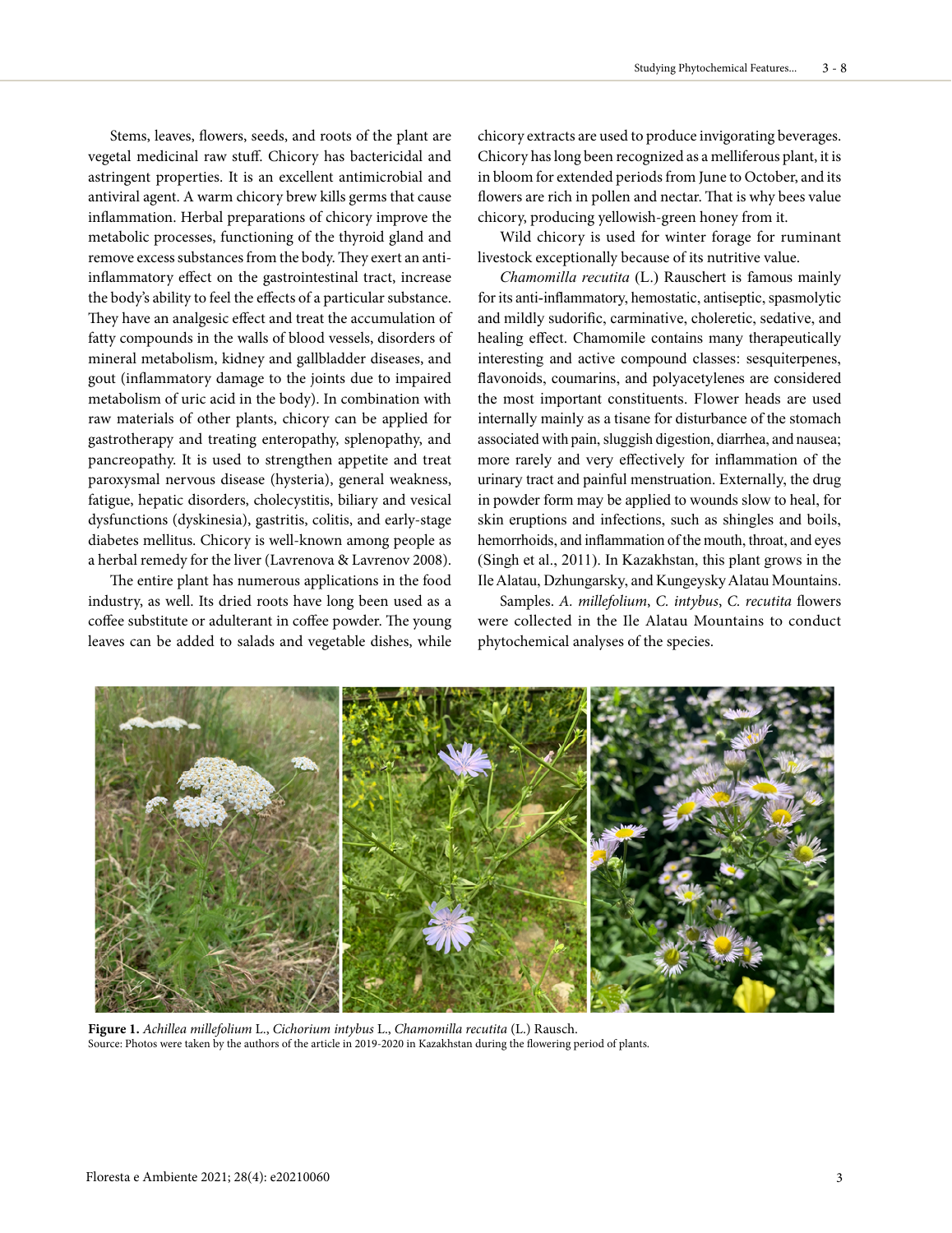The phytochemical features of medicinal species of the *Asteraceae* family and the composition of mineral elements, antioxidants, vitamins, and amino acids were investigated to implement the research objective:

- Studying and analyzing the morphological and phytochemical properties of *Asteraceae* species and determining the medicinal properties of these plants for their correct usage as first aid, curing many diseases, and looking great without using chemical tablets.

# **2. MATERIALS AND METHODS**

### *2.1. Experimental procedures*

Plants were harvested before or during the plant's flowering, carefully picking them off by hand and trying not to damage them. For this study, we used the roots, stems, leaves, and flowers of various types. Raw plants quickly deteriorate, and medicinal substances are destroyed, and the color of the plant changes. Therefore, the plants must be dried immediately after harvest while observing the basic rules. Raw plants were dried in special dryers at a temperature of 40-60℃. Before drying, the raw materials were carefully sorted, impurities and spoiled specimens were removed. The flowers were dried by first separating them from the leaves and stems. Each medicinal plant has its own preparation time. At this time, it accumulates as many useful substances as possible, which determines its healing effect. The mineral composition of the species was determined by atomic absorption spectrometry (AAS). The spectroscopic method is based on the interaction of matter with electromagnetic radiation.

# *2.2. Mineral composition determination by atomic absorption spectrometry*

The atomic absorption analysis method is most developed for determining the elemental composition of liquid samples (Beizel, 2008). Minerals were determined by the atomic absorption method under M-30 178-96 standard.

# *2.3. Amino acids identification*

Amino acids were determined under M 04-38-2009 standards. The methodology was intended for the determination of all 20 proteinogenic amino acids in combined feed and the feedstock for their production: arginine, lysine, tyrosine, phenylalanine, leucine, and isoleucine (in total), methionine, valine, proline, threonine, serine, alanine, glycine, cystine, tryptophan, aspartic, and glutamic acid. Because asparagine and glutamine are quantitatively hydrolyzed to aspartic and glutamic acids,

respectively, during the decomposition of samples, the data on the content of aspartic and glutamic acids represent the total content of these acids and the corresponding amides.

The method is based on the decomposition of samples by acidic or (only for tryptophan) alkaline hydrolysis to convert amino acids into free forms, obtaining amino acid phenylthiohydantoine (PTH) derivatives, their further distribution, and quantification by capillary electrophoresis. Detection was carried out in the UV region of the spectrum at a wavelength of 254 nm. Analysis temperature: 30℃. Wavelength: 254. Stage 1. Time 1079 sec, Voltage 25 kV. Calculation method: Absolute graduation.

### *2.4. Vitamin determination*

In this study, the amount of fat-soluble vitamin  $E(mg/100 g)$ was determined by chromatography under the EN 12822-2014 standard.

All other vitamins have been determined in compliance with the M-04-41-2005 standard.

Analysis temperature: 30 ℃. Wavelength: 200. Calculation method: Absolute graduation.

Stage 1. Time 899 sec, Voltage 25 kV. Pressure 0 mbar. Stage 2. Time 300 sec, Voltage 25 kV. Pressure 50 mbar. During the study, 378 samples were taken and analyzed. The analysis was carried out in three biological ( $n = 3$ ) and at least three analytical replicates. The data obtained were processed statistically and presented as the arithmetic mean values and their standard errors. The statistical significance of the differences between the options was determined using the Student's t-test ( $p \le 0.05$ ). Correlation analysis was performed using Pearson's test.

The species studied were: common yarrow (*Achillea millefolium* L.), common chicory (*Cichorium intybus* L.), and German chamomile *Chamomilla recutita* (L.) Rausch. Phytochemical analysis of leaves of various types was performed following the previously described technique (Ashirova et al., 2018, 2019; Kyrbassova et al., 2018). The collected foliage parts were air-dried, finely ground, and passed through a 0.5 mm sieve. The prepared samples with approximately 8.7% moisture content were stored in dry containers for further use. The mineral composition of the species was determined by atomic absorption spectrometry (AAS). The identification of amino acids was carried out by a method based on the decomposition of samples by acidic or alkaline (only for tryptophan) hydrolysis to convert amino acids into free forms, their further distribution, and quantitative determination using capillary electrophoresis. The amount of fat-soluble vitamin E (mg/100g) was determined by applying chromatography. The total proportion of polyphenolic compounds was determined using the Folin-Chocalteu reagent with antioxidant activity.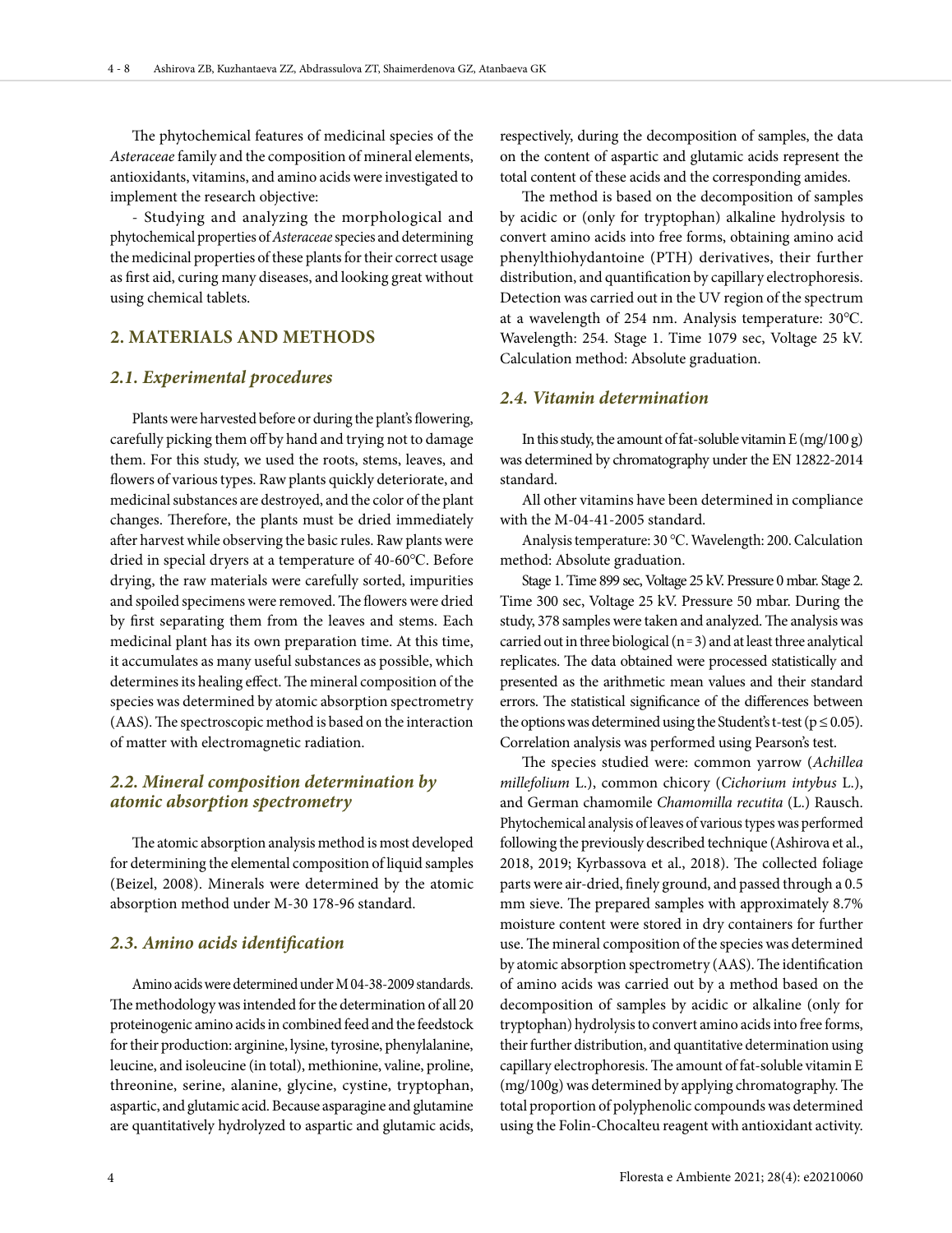### **3. RESULTS AND DISCUSSION**

As shown in Table 1, potassium was found in minimal amounts in the common chicory flowers (124.7 mg), in large amounts (13869.1 mg) in the common yarrow flowers. The magnesium content in the common chicory flowers (485.15 mg) was the highest, and the minimum amount was found in the German chamomile flowers (183.46 mg). Iron was found in large quantities (73.317 mg) in common yarrow flowers. The copper content in all plant species was insignificant. The largest sodium content was revealed in German chamomile (65.1 mg), and chicory showed the maximum calcium content (1130.66 mg). The minimum fluor content is in the chamomile flower (41.75 mg), and the maximum content was detected in the yarrow (660.3 mg). The maximum amount of zinc was found in the common chicory flowers (2.996 mg).

Natural α-tocopherol (vitamin E) and other substances increase the stability of food products containing fats and vitamins. Chamomile flowers showed no of β-, γ- and

δ-tocopherol, they contain only α-tocopherol of vitamin E at a dose of 0.11 mg. No varieties γ-tocopherol were found in all Asteraceae species flowers (Table 2).

The research results showed a high antioxidant activity of Asteraceae species as oxidation inhibitors; in particular, this research revealed that the antioxidant activity of the common yarrow flowers is higher than that of other species (Table 3).

As shown in Table 4, Vitamin В1 was not found in common yarrow and chicory. Vitamins В2, В6 were present in all species in small quantities. Vitamin В6 was found in German chamomile at a dose of 0.0093 mg, which is lower than in other species. German chamomile flowers contain no vitamins C, B3, В5. Vitamin B9 was not found in common yarrow.

Twelve common amino acids that make up the proteins detected in the *Asteraceae* species under study differ only in the lateral groups. It is possible to calculate the number of amino acids in the molecular protein weight (10a: 120 = 833) (As shown in Table 5.).

#### **Table 1.** Composition of mineral elements in Asteraceae species flowers (mg / 100 g).

| No             | Mineral elements<br>Mg/100g | (Achillea millefolium L.)<br><b>Flowers</b> | Cichorium<br>$intybus$ L. Flowers | Chamomilla recutita (L.) Rausch.<br><b>Flowers</b> | Type of the method<br>applied |
|----------------|-----------------------------|---------------------------------------------|-----------------------------------|----------------------------------------------------|-------------------------------|
|                | K                           | 13869.1±15.95                               | $124.7 \pm 2.9$                   | $6672.8 \pm 7.67$                                  | AAS                           |
|                | Mg                          | $339.62 + 3.40$                             | $485.15 \pm 2.96$                 | $183.46 \pm 2.11$                                  | AAS                           |
|                | Fe                          | $73.317 \pm 0.84$                           | $29.256 \pm 0.34$                 | $26.8355 \pm 0.31$                                 | AAS                           |
| $\overline{4}$ | Cu                          | $0.161 \pm 0.019$                           | $0.140 \pm 0.016$                 | $0.343 \pm 0.039$                                  | AAS                           |
|                | Na                          | $9.8 \pm 0.12$                              | $16.5 \pm 0.20$                   | $65.1 \pm 0.78$                                    | AAS                           |
| 6              | Ca                          | 794.82±9.528                                | $1130.66 \pm 13.56$               | $890.15 \pm 10.68$                                 | AAS                           |
|                | F                           | $660.3 \pm 7.26$                            | $58.75 \pm 0.73$                  | $41.75 \pm 0.75$                                   | Phacoemulsification           |
| 8              | Zn                          | $2.487 \pm 0.029$                           | $2.996 \pm 0.034$                 | $2.440 \pm 0.028$                                  | AAS                           |

Source: Compiled by the authors

**Table 2.** Physicochemical indicators of vitamins in Asteraceae species flowers (mg/100 g).

| N <sub>o</sub> | Lipid soluble vitamins<br>mg/100g<br>Vitamin E | Achillea millefolium L.<br><b>Flowers</b> | Cichorium intybus L.<br><b>Flowers</b> | Chamomilla recutita (L.)<br>Rausch.<br><b>Flowers</b> | The method applied        |  |
|----------------|------------------------------------------------|-------------------------------------------|----------------------------------------|-------------------------------------------------------|---------------------------|--|
|                | α-tocopherol                                   | $1.77 \pm 0.001$                          | $1.28 \pm 0.001$                       | $0.11 \pm 0.01$                                       |                           |  |
|                | $\beta$ - tocopherol                           | $0.077 \pm 0.001$                         | $0.13 \pm 0.015$                       | Not found                                             | Chromatographic<br>method |  |
|                | $y$ - tocopherol                               | Not found                                 | Not found                              | Not found                                             | EN 12822-2014.            |  |
|                | $\delta$ - tocopherol                          | $0.043 \pm 0.001$                         | $0.12 \pm 0.001$                       | Not found                                             |                           |  |

Source: Compiled by the authors

#### **Table 3.** Antioxidant activity of the studied species (mg/ 100g).

| N <sub>o</sub> | Antioxidant activity<br>mg/100g | Achillea millefolium L.<br><b>Flowers</b> | Cichorium intybus L.<br><b>Flowers</b> | Chamomilla recutita<br>(L.) Rausch Flowers | The method applied |
|----------------|---------------------------------|-------------------------------------------|----------------------------------------|--------------------------------------------|--------------------|
|                | Antioxidant activity            | $158.27 \pm 3.01$                         | $88.99 \pm 0.99$                       | $56.19 \pm 0.96$                           | Color-Yauza device |
|                |                                 |                                           |                                        |                                            |                    |

Source: Compiled by the authors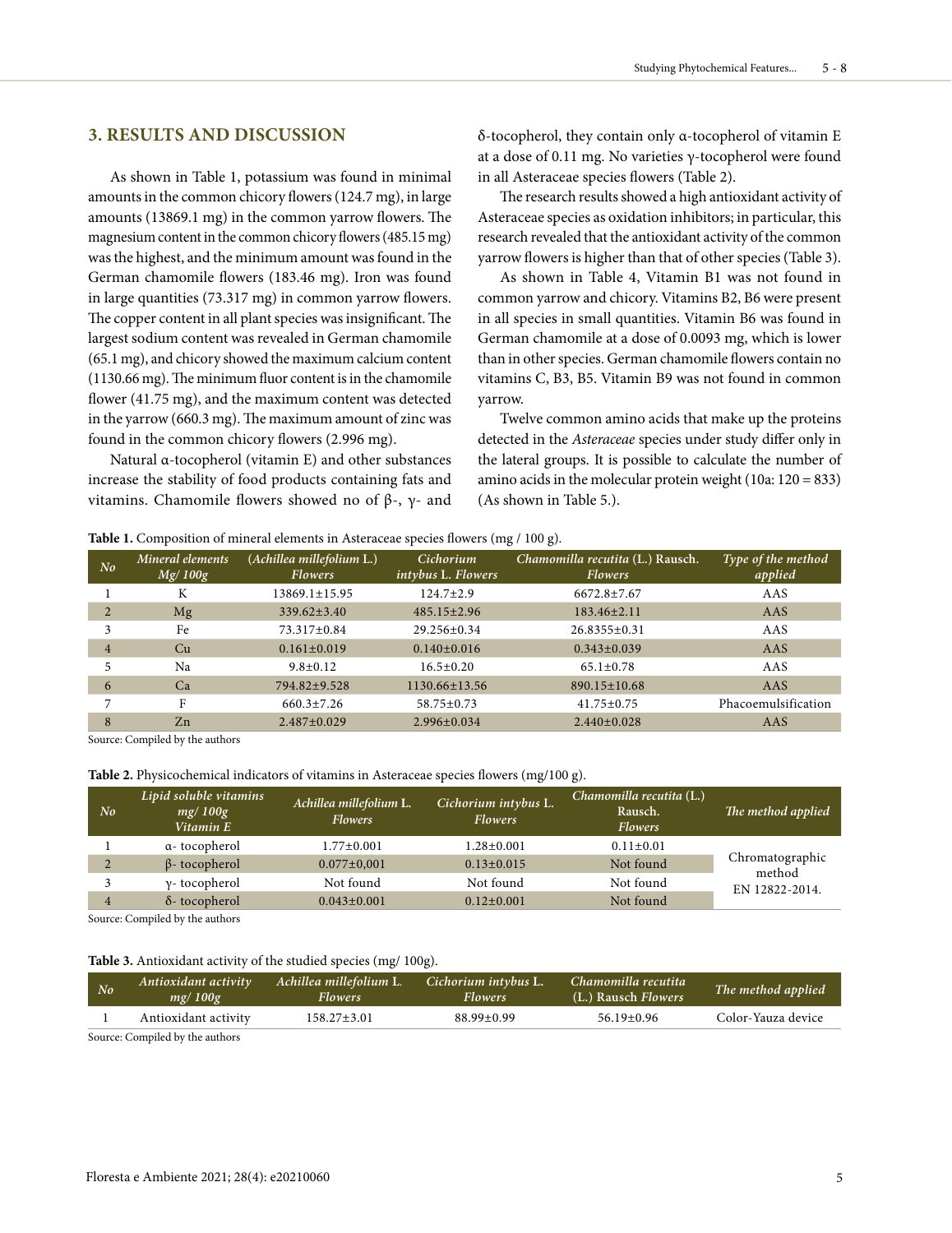| N <sub>o</sub> | <b>Vitamins</b><br>mg/100g      | Achillea millefolium L.<br>flowers | <b>Cichorium</b><br>intybus L. flowers | Chamomilla recutita (L.) Rausch<br>flowers | The method applied |
|----------------|---------------------------------|------------------------------------|----------------------------------------|--------------------------------------------|--------------------|
|                | B, (thiamine chloride)          | Not found                          | Not found                              | $0.0017 \pm 0.00034$                       |                    |
| $\overline{2}$ | $B2$ (riboflavin)               | $0.052 \pm 0.01$                   | $0.14 \pm 0.027$                       | $0.43 \pm 0.18$                            |                    |
|                | $B_{6}$ (pyridoxin)             | $0.074 \pm 0.031$                  | $0.048 \pm 0.02$                       | $0.0093 \pm 0.0019$                        |                    |
| $\overline{4}$ | C (ascorbic acid)               | $0.36 \pm 0.072$                   | $0.021 \pm 0.0041$                     | Not found                                  | M-04-41-2005       |
|                | $B3$ (pantothenic acid)         | $0.32 \pm 0.011$                   | $0.21 \pm 0.071$                       | Not found                                  |                    |
| 6              | B <sub>c</sub> (nicotinic acid) | $0.068 \pm 0.014$                  | $0.076 \pm 0.015$                      | Not found                                  |                    |
|                | $B0$ (folic acid)               | Not found                          | $0.0059 \pm 0.0011$                    | $0.0048 \pm 0.0016$                        |                    |

#### **Table 4.** Vitamin analysis of *Asteraceae* species flowers harvested on the Ile Alatau Mountain.

Source: Compiled by the authors

#### **Table 5.** Amino acid composition of *Asteraceae* species flowers (%).

| No             | Amino acid<br>%      | Achillea millefolium L.<br>flowers | Cichorium intybus L.<br>flowers | Chamomilla recutita<br>(L.) Rausch <i>flowers</i> | The method<br>applied |
|----------------|----------------------|------------------------------------|---------------------------------|---------------------------------------------------|-----------------------|
|                | arginine             | $0.25 \pm 0.10$                    | $0.16 \pm 0.06$                 | $0.19 \pm 0.07$                                   |                       |
| $\overline{2}$ | lysine               | $0.20 \pm 0.07$                    | $0.06 \pm 0.02$                 | $0.09 \pm 0.03$                                   |                       |
| 3              | tyrosine             | $0.13 \pm 0.04$                    | $0.03 \pm 0.01$                 | $0.06 \pm 0.02$                                   |                       |
| $\overline{4}$ | phenylalanine        | $0.19 \pm 0.06$                    | $0.05 \pm 0.01$                 | $0.10 \pm 0.03$                                   |                       |
| 5              | histidine            | $0.05 \pm 0.02$                    | $0.02 \pm 0.01$                 | $0.08 \pm 0.04$                                   |                       |
| 6              | leucine + isoleucine | $0.25 \pm 0.07$                    | $0.07 \pm 0.02$                 | $0.10 \pm 0.03$                                   |                       |
| 7              | methionine           | $0.03 \pm 0.01$                    | $0.01 \pm 0.003$                | $0.02 \pm 0.007$                                  | M-04-38-2009          |
| 8              | valine               | $0.23 \pm 0.09$                    | $0.07 \pm 0.03$                 | $0.13 \pm 0.05$                                   |                       |
| 9              | proline              | $0.61 \pm 0.16$                    | $0.10 \pm 0.02$                 | $0.14 \pm 0.04$                                   |                       |
| 10             | threonine            | $0.19 \pm 0.08$                    | $0.06 \pm 0.02$                 | $0.09 \pm 0.04$                                   |                       |
| 11             | serine               | $0.19 \pm 0.05$                    | $0.06 \pm 0.01$                 | $0.09 \pm 0.02$                                   |                       |
| 12             | alanine              | $0.20 \pm 0.05$                    | $0.06 \pm 0.01$                 | $0.08 \pm 0.02$                                   |                       |
| 13             | glycine              | $0.19 \pm 0.06$                    | $0.05 \pm 0.01$                 | $0.09 \pm 0.03$                                   |                       |

Source: Compiled by the authors

Determining the phytochemical composition of the studied species is very important in the pharmaceutical industry. According to the general quantitative phytochemical analysis results, this research makes it possible to compare these plant species with other species. In addition, phytochemical analysis is important in the treatment of people in the pharmaceutical industry.

### **4. CONCLUSIONS**

Based on the research results, the following conclusions can be drawn:

Potassium was found in minimal amounts in the *Cichorium intybus* L. flower (124.7 mg) and maximum amounts (13.869 mg) in the *Achillea millefolium* L.

The magnesium content was the highest in the common chicory flowers (485.15 mg) and the lowest in the *Chamomilla recutita* (L.) Rausch. (183.46 mg).

Iron content has the highest (73.317 mg) in *Achillea millefolium* L. flowers.

Zinc content has the highest (2.996 mg) in *Cichorium intybus* L. flowers.

No varieties γ-tocopherol were found in all Asteraceae species flowers. Chamomile flowers contain only α-tocopherol of vitamin E at a dose of 0.11 mg.

The results of these studies have demonstrated a high antioxidant activity of Asteraceae species as oxidation inhibitors; in particular, the antioxidant activity of the common yarrow flowers is higher than that of other species

Vitamins В2, В6 were found in all species in small quantities. Vitamin В6 was found in *Chamomilla recutita* (L.) Rausch at the lowest dose of 0.0093 mg compared to other species. *Chamomilla recutita* (L.) Rausch flowers contain no vitamins C, B3, В5. Vitamin B9 was not found in common yarrow.

The practical significance of the article is determined by the fact that the authors display very high concentration and diversity of vitamins (8 types), mineral elements (8 types), antioxidant activity, and amino acids (13 types) in the flowers of *C. intybus* L., *Ch. recutita* L., *A. millefolium* L. Studies of the biochemical and morphological characteristics of species of the *Asteraceae* family made it possible to describe the morphological features in more detail. Studying the composition of the vitamin and minerals enabled to draw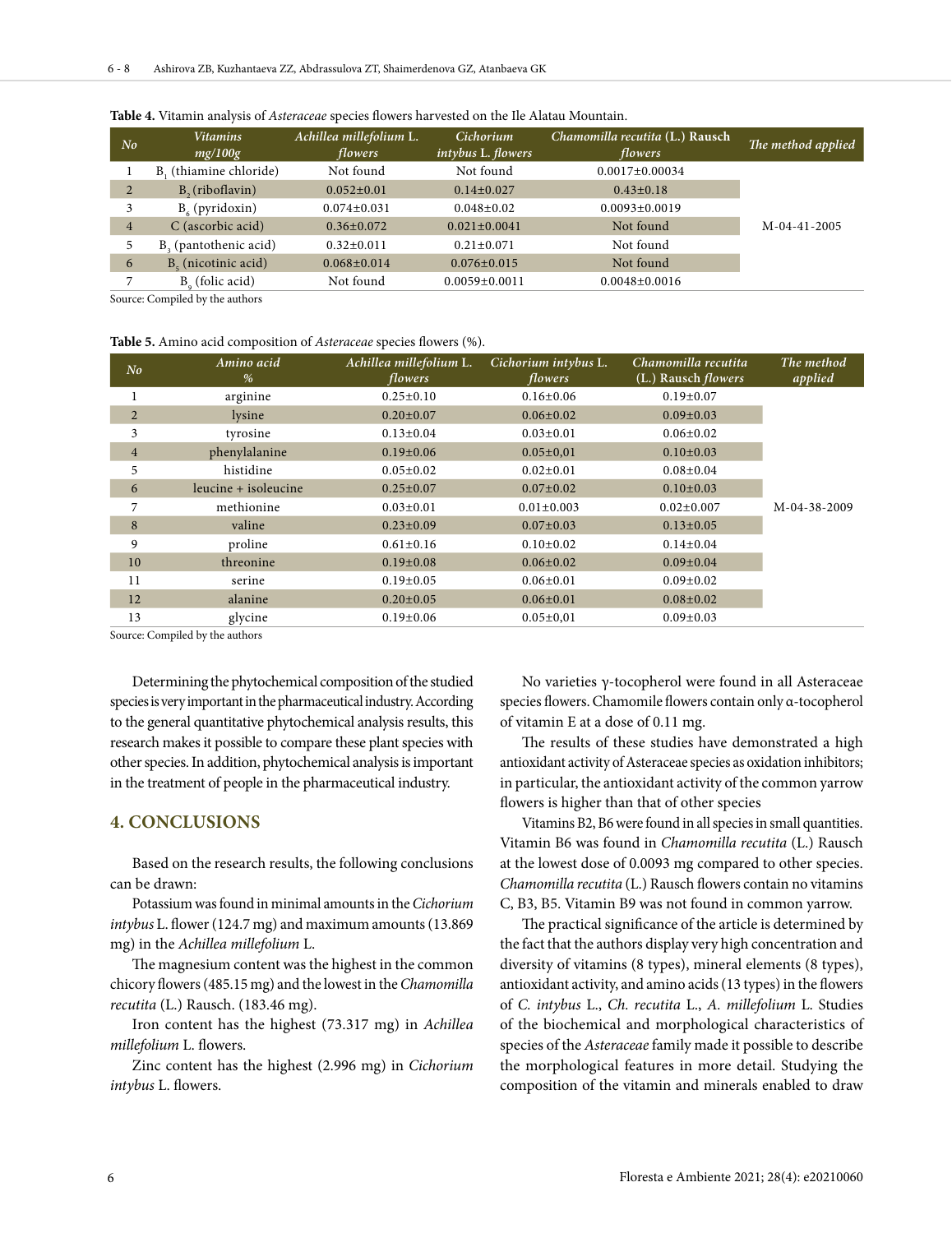conclusions about which species are rich in these and have a higher importance in medicine and agriculture. In further studies, we plan to study the anatomical structure of the roots, stems, leaves, flowers of *A. millefolium* L., *C. intybus*  L., *Ch. recutita* (L.) Rausch.

# **ACKNOWLEDGEMENTS**

The authors of the article express gratitude to the Research Center of Almaty Technological University, during the research were used laboratory equipment and reagents for the determination of minerals, fats and water-soluble elements.

# **SUBMISSION STATUS**

Received: 09 Aug. 2021 Accepted: 29 Sep. 2021 Associate editor: Rodrigo Studart Corrêa

# **CORRESPONDENCE TO**

**Zhanna T. Abdrassulova** Al-Farabi Avenue 71 Almaty 050040, Kazakhstan e-mail: zhanna.abdrassulova@bk.ru

# **AUTHORS' CONTRIBUTIONS**

Zhadyra B. Ashirova: Conceptualization (Lead); Funding acquisition (Supporting); Investigation (Lead); Supervision (Lead); Validation (Lead); Visualization (Lead); Writingoriginal draft (Lead); Writing-review & editing (Lead).

Zhenis Z. Kuzhantaeva: Conceptualization (Equal); Resources (Lead); Validation (Lead); Writing-review & editing (Equal).

Zhanna T. Abdrassulova: Formal analysis (Lead); Investigation (Lead); Methodology (Lead); Software (Supporting); Supervision (Lead); Validation (Lead); Visualization (Lead); Writingoriginal draft (Lead); Writing-review & editing (Lead).

Gulsana Z. Shaimerdenova: Formal analysis (Lead); Methodology (Lead); Software (Supporting).

Gulshat K. Atanbaeva: Visualization (Lead); Writing-original draft (Lead).

### **REFERENCES**

Abdulina SA. Checklist of vascular plants of Kazakhstan. Almaty: Science, 2020.

Adem G, Şaban KM, Turanc А, Usanmaz B. Determination of antioxidant enzyme activity and phenolic contents of some species of the *Asteraceae* family from medicinal plants. Industrial Crops and Products 2019; 137(1): 208-213.

Ali, SI, Gopalakrishnan, B, Venkatesalu V. Pharmacognosy, Phytochemistry and Pharmacological Properties of *Achillea Millefolium* L.: A Review. Phytotherapy Research 2017; 31: 1140–1161.

Aronson JK. (Ed.) Meyler's Side Effects of Drugs: The International Encyclopedia of Adverse Drug Reactions and Interactions, Sixteenth Edition. Elsevier Science, 2016.

Ashirova ZB, Anuarova LЕ, Berik NТ, Newsome AS, Rakhmetova AM, Yessenbekova AY, Abdrassulova ZT, Aimagambetova K. Phytochemistry of leguminous species. International Journal of Engineering and Advanced Technology 2019; 9(1): 6630-6633.

Ashirova ZZ, Kuzhantaeva ZZ, Rakhimova ZS, Abdrassulova ZT, Shaimerdenova GZ. Changes in the taxonomy based on phytochemistry of the species of the Rose family (*Rosaceae*). Journal of Pharmaceutical Sciences and Research 2018; 10(12): 3261-3264.

Baitenov M. Flora of Kazakhstan: an illustrated guide to families and genera (Volume 1). Almaty: Science, 2019.

Beizel NF. Atomic absorption spectrometry: Textbook. Manual. Novosibirsk State University, Novosibirsk, 2008.

El-Lakany AM, Aboul-Ela MA, Abdul-Ghani MM, Mekky H. Chemical constituents and biological activities of Cichorium intybus L. Natural Product Sciences 2004; 10: 69–73.

Evans WC. Trease and evans' pharmacognosy E-book. Elsevier Health Sciences, 2009.

Funk VA., Susanna A, Steussy TF, Robinson HE. (). Classification of Compositae. In Funk VA., Susanna A, Steussy TF, Bayer RJ (Eds.) Systematics, evolution, and biogeography of Composites, 171–189. Vienna, Austria: International Association for Plant Taxonomy (IAPT), 2009

Gaweł-Bęben K, Strzępek-Gomółka M, Czop M, Sakipova Z, Głowniak K, Kukula-Koch W. (). Achillea millefolium L. and Achillea biebersteinii Afan. hydroglycolic extracts–bioactive ingredients for cosmetic use. Molecules 2020a; 25(15): 3368.

Gaweł-Bęben K, Kukula-Koch W, Hoian U, Czop M, Strzepek-Gomółka M, Antosiewicz B. Characterization of *Cistus × incanus* L. and *Cistus ladanifer* L. Extracts as Potential Multifunctional Antioxidant Ingredients for Skin Protecting Cosmetics. Antioxidants 2020b, 9: 202.

Gubanov IA. *Achillea millefolium L.*-Yarrow. Illustrated key to plants of Central Russia. Moscow, 2004.

Hedayat KM, Lapraz J-C. Chapter 11 - Spasmophilia*.* In The Theory of Endobiogeny, academic Press, 2019; 155-193.

Hormozi M, Baharvand, P. *Achillea biebersteinni* Afan may inhibit scar formation: In vitro study. Molecular Genetics & Genomic Medicine 2019; 7: 640.

Hussain H, Hussain J, Saleem M, Miana GA, Riaz M, Krohn K, Anwar S. 2011. Cichorin A: a new benzo-isochromene from Cichorium intybus. Journal of Asian Natural Products Research 13:566–569

Jeffrey C. *Compositae*: Introduction with key to tribes. In Kadereit, J.W. and Jeffrey, C., (Eds.) Families and Genera of Vascular Plants. Vol. VIII Flowering Plants, Eudicots, Asterales, Springer-Verlag, Berlin, 2007: 61-87.